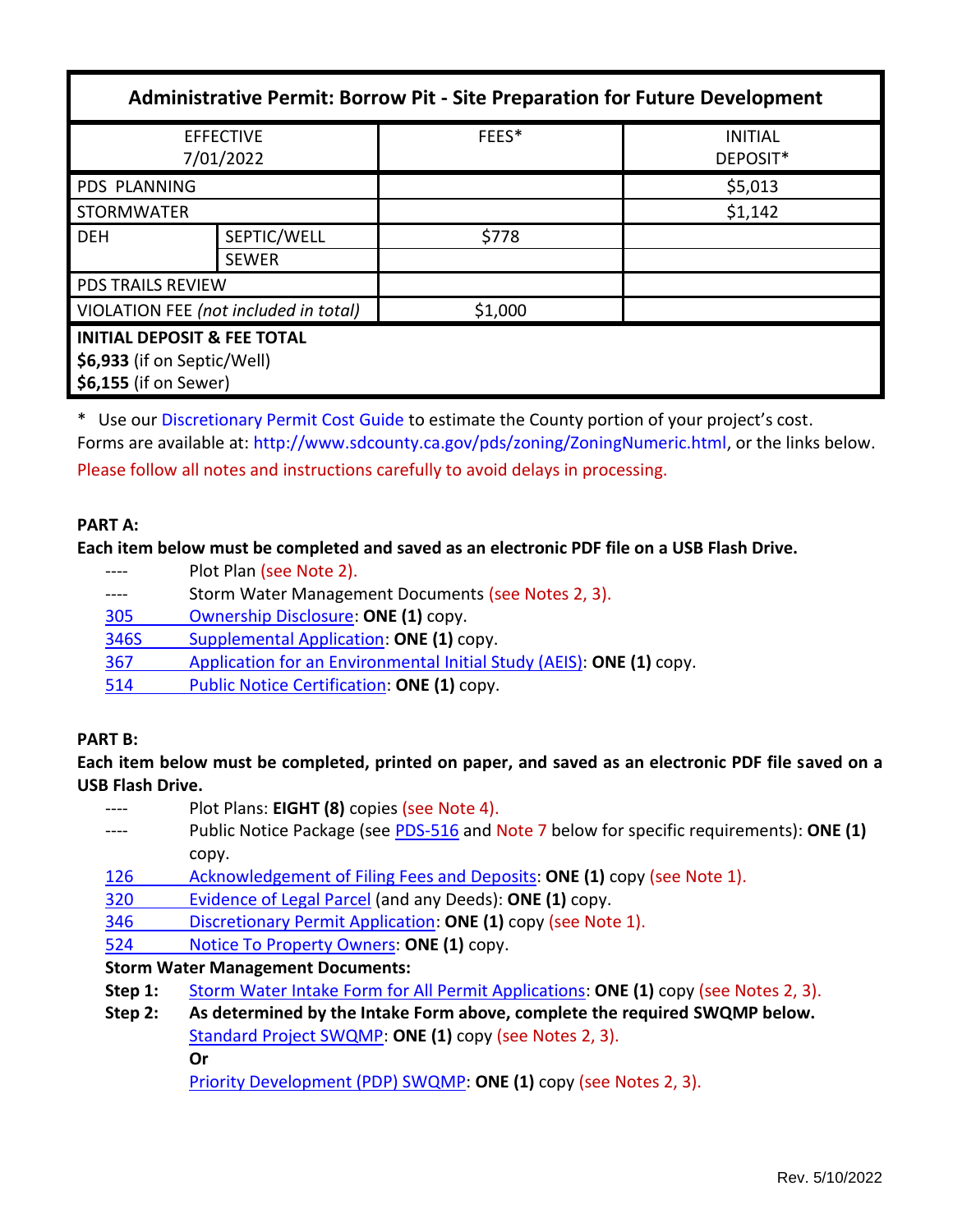# **PART C:**

### **All items below are for your information. Please do not bring in these items.**

- 090 [Minimum Plot Plan Information](http://www.sdcounty.ca.gov/pds/docs/pds090.pdf)
- 209 [Defense and Indemnification Agreement FAQs](https://www.sandiegocounty.gov/pds/zoning/formfields/PDS-PLN-209.pdf)
- 331 [Site Preparation for Future Development](https://www.sandiegocounty.gov/pds/zoning/formfields/PDS-PLN-331.pdf)
- [515 Public Notice Procedure](https://www.sandiegocounty.gov/pds/zoning/formfields/PDS-PLN-515.pdf)
- 516 Public No[tice Applicant's Guide](https://www.sandiegocounty.gov/pds/zoning/formfields/PDS-PLN-516.pdf)
- [906 Signature Requirements](https://www.sandiegocounty.gov/pds/zoning/formfields/PDS-PLN-906.pdf)

#### **NOTES:**

- 1. **IMPORTANT:** 
	- A Registered Property Owner **MUST SUBMIT** a **Signed Letter of Authorization** for an Agent if; An Authorized Agent signs the PDS-346 form and is not the registered owner of the parcel.
	- Or, the parcel is owned by two or more registered owners.
	- Or, not all of the registered owners are signing the PDS-346 form.
	- Or, the Authorized Agent is not the Financially Responsible Party.
	- Or, the parcel is owned by a Corporation.

## **ADDITIONALLY:**

Financially Responsible Party **MUST SIGN** form PDS-126. Financially Responsible Party **INFORMATION MUST MATCH EXACTLY** on form PDS-126 Authorized Agent **may sign** form PDS-346 **ONLY IF ATTACHED** to a **Signed Letter of Authorization.**

- 2. Save each complete Study, Report, Plot Plan, Map, etc., as an electronic PDF file onto ONE (1) USB Flash Drive. Provide only ONE (1) USB Flash Drive. Submit only the requested files. Files CANNOT have any security restrictions or passwords. Please name each PDF file on the USB Flash Drive based on the "Title or Type" of document being submitted (examples: Plot Plan, Resource Protection Study, Grading Plan). Please note: the USB Flash Drive will not be returned.
- 3. The Storm Water Intake Form determines whether a project requires a Standard SWQMP or Priority Development Project (PDP) SWQMP. These forms and documents must be submitted on paper and as PDF files on the USB Flash Drive and have all required signatures.
- 4. Printed Plot Plans are to be stapled together in sets and folded to 8½" x 11" with the lower righthand corner exposed.
- 5. Project goes to local Community Planning Group and/or Design Review Board for recommendation.
- 6. If project is a violation, plans must have Code Compliance Officer's stamp before accepting the application.
- 7. Notice of the application shall be given to all property owners within 500' (feet) from the applicant's property and a minimum of 20 different owners. For example, if 20 different property owners cannot be found within a 500' radius, the notice area shall be expanded until 20 property owners are available for notification. See table on the next page for more details.